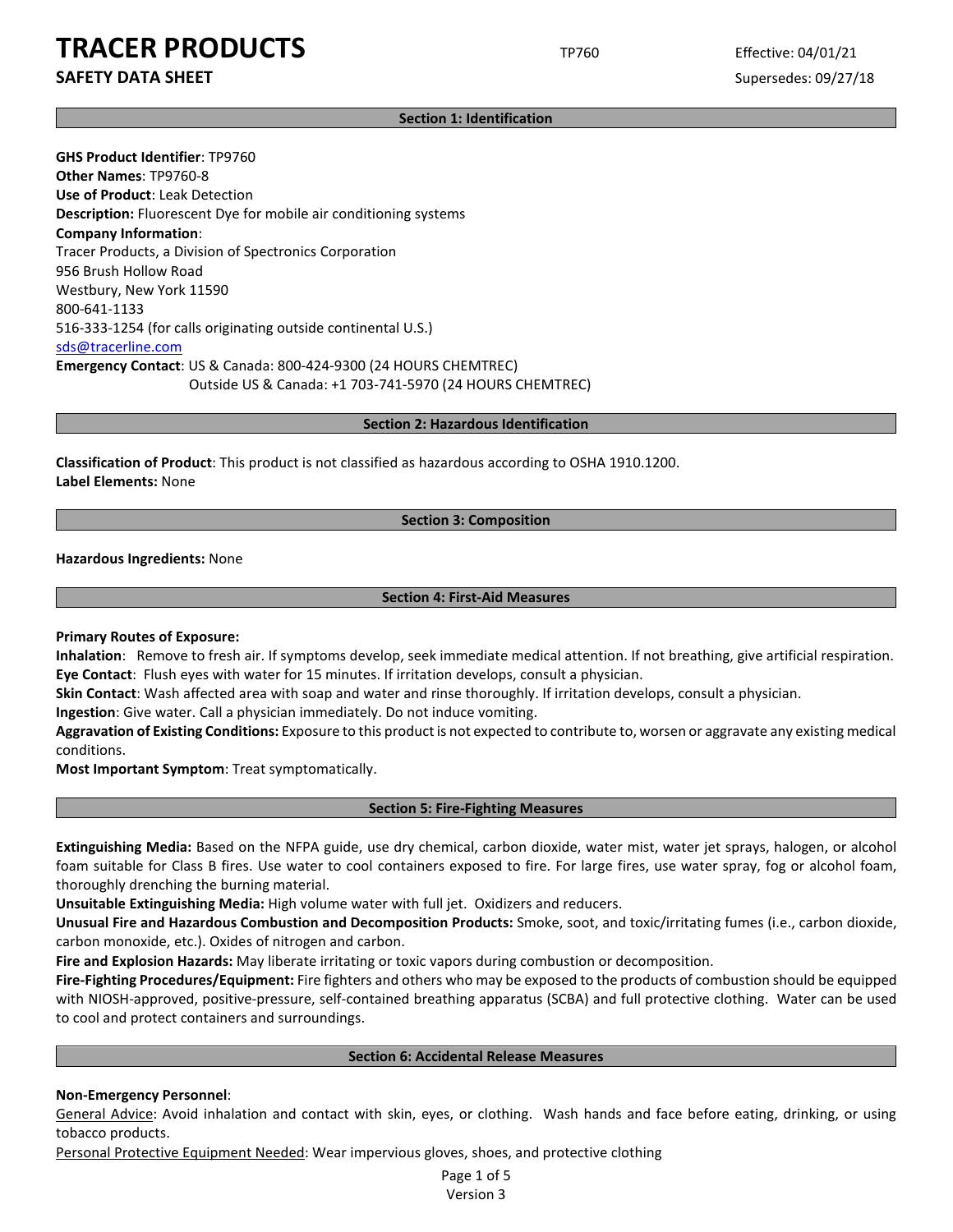# **Emergency Personnel**:

Suitable Protective Gear: Wear impervious gloves, shoes and protective clothing.

Unsuitable Protective Gear: Not Applicable

**Environmental Precautions**: Prevent any contamination of local soils and water supply. Prevent ground water infiltration or any ground penetration. Avoid the spreading or entering into watercourses by using sand, soil, or other types of barriers. If contamination into water course or sewage system, alert appropriate authorities.

# **Containment/Clean-up Methods**:

Containment & Recovery of Product: Contain with absorbent material, such as clay, soil, universal binding medium, or any commercially available absorbent. Shovel reclaimed dye and absorbent into a recovery or salvage drums for disposal. For larger spills, transfer to a salvage tank for recovery or safe disposal. Any residues should be treated like a small spill. This is not a RCRA hazardous waste per Title 40 CFR 261. Stop material from contaminating soil, or from entering sewers or bodies of water. For larger spills, transfer to a salvage tank for safe recovery/disposal. Residues are treated as small spills.

Disposal**:** Either incinerate or land fill in accordance with applicable local, state and federal regulations.

# **Section 7: Handling and Storage**

**Handling Precautions:** Use product only in well ventilated areas. Avoid breathing in mists or vapors from a heated product. Avoid formation of mists. Avoid heating product near flash point. Avoid prolonged or repeated contact with skin. Handle in ambient temperature.

**Storage Conditions:** Store in a cool, dry, well-ventilated area away from heat, ignition sources, and direct sunlight. Always keep containers tightly closed. Store away from oxidizing and reducing agents.

**Personal Hygiene:** Wash hands before breaks and at the end of the work day. Do not carry cleaning clothes used to absorb product in clothing. General hygiene measures for chemicals apply.

**Empty Container Precautions:** Do not reuse empty container for any purpose.

# **Section 8: Exposure Controls/Personal Protection**

**Occupational Exposure Limits**: No exposure limits have been established for this product.

**Biological Exposure Limits**: No data available

**Engineering Controls/Ventilation**: Maintain airborne concentrations below the established exposure limits by providing adequate ventilation. General (dilution) ventilation should be acceptable. Additional local exhaust ventilation is recommended where dusts, mists or vapors may be released.

# **Personal Protective Equipment**:

Respiratory Protection: Avoid breathing vapor and/or mist. If occupational exposure limits are exceeded wear NIOSH/OSHA approved equipment. Use a respiratory protection fitted with a combination filter A-P3 for short term use. High airborne concentrations may necessitate the use of self-contained breathing apparatus (SCBA) or a supplied air respirator. Respiratory protection programs must be in compliance with 29 CFR 1910.134.

Skin Protection: Wear protective clothing and appropriate impervious gloves.

Eye Protection: Wear safety goggles with peripheral coverage approved to EU Standard EN 166, AS/NZS 1337. An eye wash facility should be readily available.

Hand Protection: When in contact with material, be sure to use proper gloves approved to standards (Europe: EN 374, U.S.: F739, & AS/NZS: 2161). Gloves made from neoprene, nitrile or butyl rubber may provide suitable chemical protection.

Hygiene Measures: Wash thoroughly after handling, especially before eating, drinking, smoking, or using restroom facilities.

# **Section 9: Physical and Chemical Properties**

**Physical State**: Liquid **Appearance**: Amber **Odor**: Mild **Odor Threshold**: No data available **pH**: No data available **Melting/ Freezing Point**: No data available **Boiling Point**/**Boiling Range**: Decompose >392° F (200° C) **Flash Point**: Greater than 299° F (148.5° C) **Evaporative Rate**: No data available **Solid/Gas Flammability**: No data available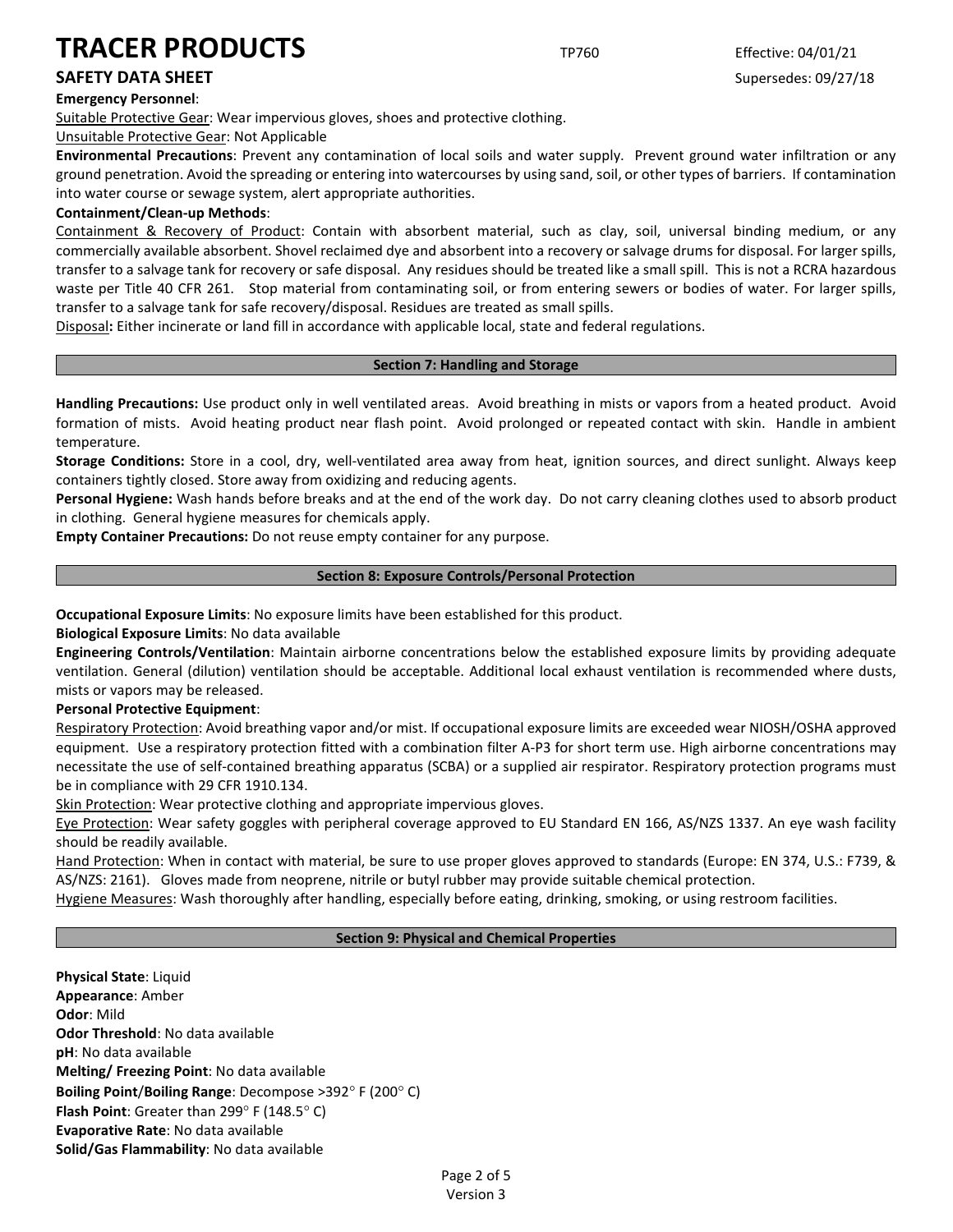# **SAFETY DATA SHEET** SUPERFOUR SUPERFOUR SUPERFOUR SUPERFOUR SUPERFOUR SUPERFOUR SUPERFOUR SUPERFOUR SUPERFOUR SUPERFOUR SUPERFOUR SUPERFOUR SUPERFOUR SUPERFOUR SUPERFOUR SUPERFOUR SUPERFOUR SUPERFOUR SUPERFOUR SUPERFOUR SU

**Upper/Lower Explosive Limit**: No data available **Vapor Pressure 68**° **F (20**° **C)**: <0.01 mmHg @ 20° C **Vapor Density (Air=1)**: No data available **Relative Density**: 0.9664 **Solubility in Water**: Insoluble **Partition Coefficient: n-octanol/water**: No data available **Auto-ignition Temperature**: No data available **Decomposition Temperature**: >392° F (200° C) **Viscosity at 40°C: 13.5cSt Viscosity at 100°C: 3.3cSt** 

# **Section 10: Stability and Reactivity**

**Reactivity**: This product is non-reactive under ambient conditions

Stability: Stable under normal conditions of use. Can decompose slowly with localized heating over 300°C

**Conditions to Avoid**: High temperatures & a source of ignition. Toxic fumes may be released if product is heated above decomposition point.

**Incompatible Materials**: Strong Acids, Strong oxidizing agents, and Reducing agents

Hazardous Decomposition Products: In the event of combustion, CO and CO<sub>2</sub> will be formed. **Hazardous Polymerization**: Will not occur

# **Section 11: Toxicological Information**

| Oral LD <sub>50</sub>       | Rat    | >3,815            |
|-----------------------------|--------|-------------------|
| Dermal LD <sub>50</sub>     | Rabbit | >2,000            |
| Inhalation LC <sub>50</sub> | Rat    | No data available |
| Eye Irritation              | Rabbit | Not an Irritant   |
| Skin Irritation             | Rabbit | Not an Irritant   |
|                             |        |                   |

**Carcinogenicity**: According to ACGIH, IARC, NTP, and OSHA, this product is not a hazardous carcinogen to humans.

**Sensitization:** This product is not classified as a sensitizer

**STOT-single exposure**: This product is not classified as a specific organ toxicant

**STOT-repeated exposure**: This product is not classified as a specific organ toxicant

**Genetic Toxicity:** This product is not classified as a genetic toxin

**Aspiration Hazard**: This product is not classified as an aspiration hazard

**Likely Routes of Exposure**: Eyes, skin and respiratory tract

**Symptoms**:

Eye Contact: May cause mild irritation

Skin Contact: May cause mild irritation

Inhalation: May cause mild irritation

Ingestion: May cause mild irritation

# **Section 12: Ecological Information**

# **Toxicity**:

| Fish LL <sub>50</sub> 96hr mg/l        | >1.000            |  |
|----------------------------------------|-------------------|--|
| Crustacean LL <sub>50</sub> 96hr. mg/l | No data available |  |
| Algae NOEL 72hr. mg/l                  | No data available |  |

**Persistence & Degradability**: No data available **Bioaccumulation Potential**: No data available **Mobility in Soil**: No data available

# **Section 13: Disposal Considerations**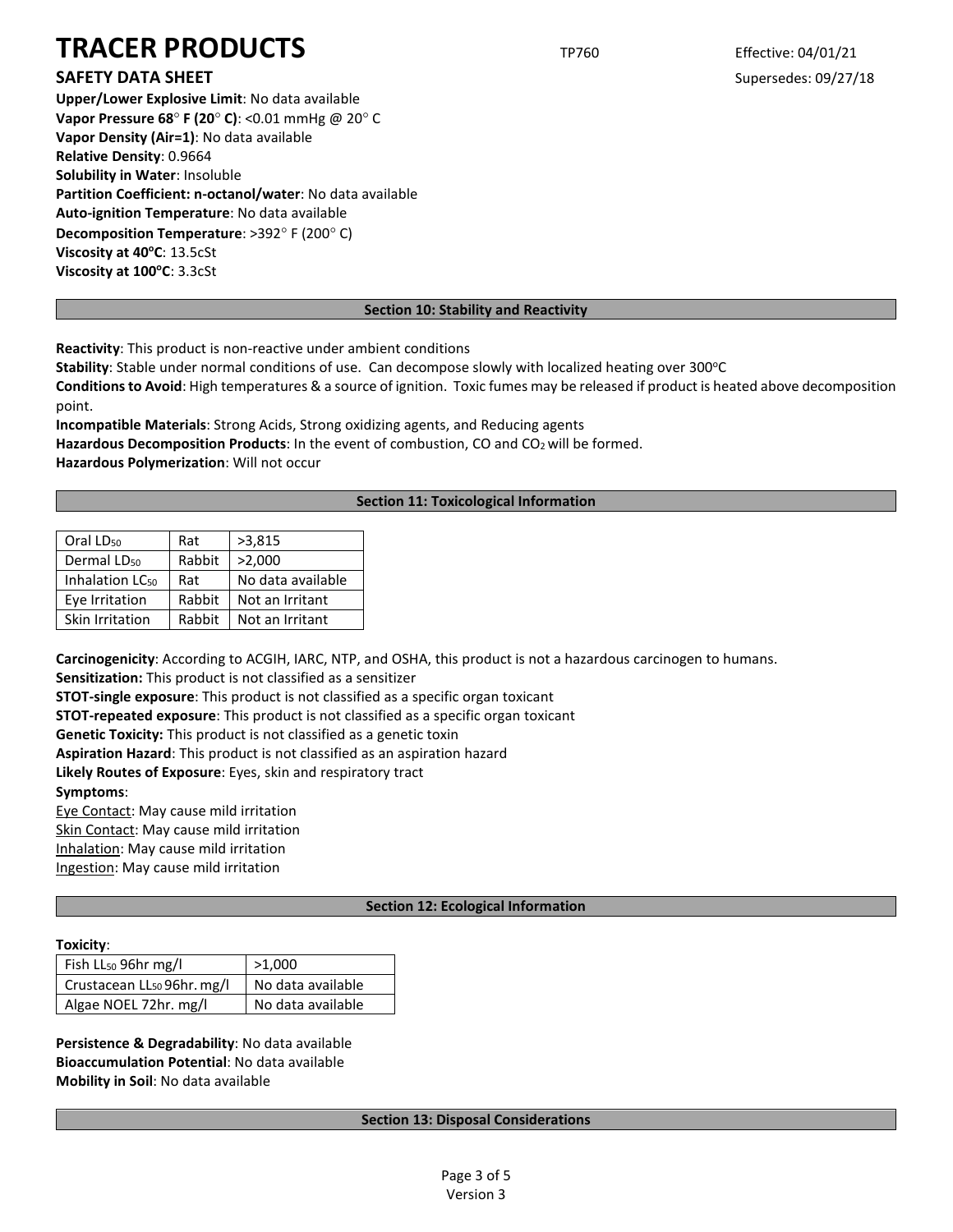# **SAFETY DATA SHEET** SUPERFOUR SUPERFOUR SUPERFOUR SUPERFOUR SUPERFOUR SUPERFOUR SUPERFOUR SUPERFOUR SUPERFOUR SUPERFOUR SUPERFOUR SUPERFOUR SUPERFOUR SUPERFOUR SUPERFOUR SUPERFOUR SUPERFOUR SUPERFOUR SUPERFOUR SUPERFOUR SU

**General Statements:** Federal regulations may apply to empty container. State and/or local regulations may be different. **Disposal:** Recover or recycle if possible, otherwise, dispose of in accordance with all local, state, and federal regulations. Sewage disposal is discouraged

**Special Instructions:** Be sure to contact the appropriate government environmental agencies if further guidance is required. Do not remove labels from container until container is cleaned properly. Containers can be reused or disposed of by landfill or incineration if appropriate to local law. Water with cleaning agents is required

**Hazardous Waste Number:** Not a RCRA hazardous waste

# **Section 14: Transportation**

**General Comments**: This product is not classed as hazardous or regulated for transport under 49 CFR, IATA/ICAO, or IMDG **49 CFR:**

**DOT Shipping Name:** Not Regulated **DOT Label:** Not Applicable **DOT Identification No.:** Not Applicable; Nonregulated shipments by air under 49 CFR, IATA/ICAO AND IMO **UN Proper Shipping Name:** Not Applicable **Transport Hazard Class:** Not Applicable **Packing Group:** Not Applicable **Classification Code:** Not Applicable **Transport by Road/Rail (ADR/RID): Environmental Hazard:** Not Applicable **Tunnel Restriction Code:** Not Applicable **Transport by Sea (IMDG): Marine Pollutant:** Not Applicable **Environmental Hazard:** Not Applicable **Transport by Air (IATA): Special Precautions for User:** Unless otherwise specified, general measures for safe transport must be followed **Transport in Bulk:** Non-dangerous material according to transport regulations

# **Section 15: Regulatory Information**

**Inventory Status:** 

| Inventory                                                                     | <b>Status</b>                      |
|-------------------------------------------------------------------------------|------------------------------------|
| <b>U.S. TSCA Inventory</b>                                                    | Listed                             |
| <b>Canadian Domestic Substances List (DSL)</b>                                | Listed or Exempt                   |
| <b>Australian Inventory of Chemical Substances (AICS)</b>                     | One or more ingredients not listed |
| <b>European Inventory of Existing Commercial Chemical Substances (EINECS)</b> | Listed                             |
| Japan Inventory of Existing and New Substances (ENCS)                         | One or more ingredients not listed |
| <b>Korea Existing Chemical Inventory (KECI)</b>                               | One or more ingredients not listed |
| <b>China Inventory of Existing Chemical Substances (IECSC)</b>                | One or more ingredients not listed |
| <b>Philippine Inventory of Chemicals (PICCS)</b>                              | One or more ingredients not listed |

**SARA Title III Information**: This product contains no chemicals subject to the reporting requirements of Section 313 of the emergency planning and community right to know act.

**SARA - Section 302-Extremely Hazardous Substances:** No regulated ingredients.

Page 4 of 5 **SARA - Section 302-Reportable Quantity:** None. **SARA - Section 311/312-Hazard Categories:** Fire Hazard: No Sudden Release of Pressure Hazard: No Reactivity Hazard: No Immediate (Acute) Health Hazard: Yes Delayed (Chronic) Health Hazard: No **Section 313-Toxic Chemicals:** No regulated ingredients **State Right-To-Know:** No regulated ingredients **Clean Air Act Amendments - Ozone-Depleting Chemicals:** No regulated ingredients

Version 3